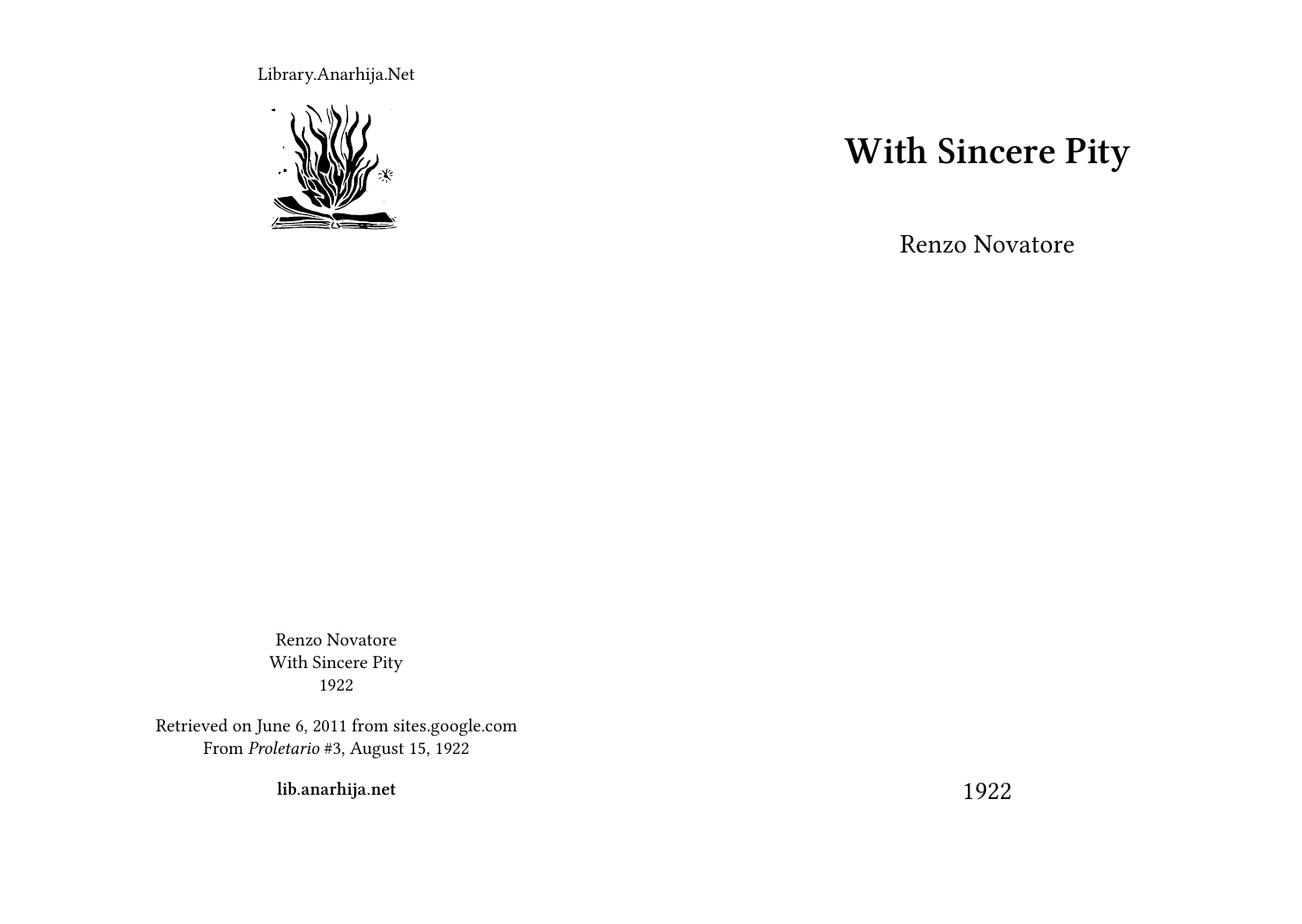## **Contents**

and that no goliardic  $-$  poorly goliardic  $-$  irony could persuade me to change by turning from my path.

#### **VII**

Some comrade — writing privately to another comrade — once characterized Renzo Novatore as "Anarchy's Guido da Verona."<sup>4</sup>

Without pausing to refute the accusation, I will say to you, as Guido da Verona had to say to his critics: "Say what you will about me, I will always give you fragrant roses… even if born in sorrow, even if germinated in tears."

#### **VIII**

Today, my anarchist heart is full of infinite kindness. My winged mind wanders round and round through the sky of the idea.

My free spirit dances merrily in the sad oasis of my solitude  $$ where my mysterious melancholy sings.

Come, oh Goliard — come!

Today my demon is sleeping, as are my Furies…

Come drink at the unknown, virgin springs of my infinite pity…

Tomorrow, the satanic creatures of my volcanic hell could awaken, and I could be furious…

You know? I am a strange, many-sided man.

<sup>4</sup> Guido da Verona (1881–1939) was a poet and erotic novelist who eventually got into trouble with the fascist authorities for his writings and committed suicide to escape death at their hands.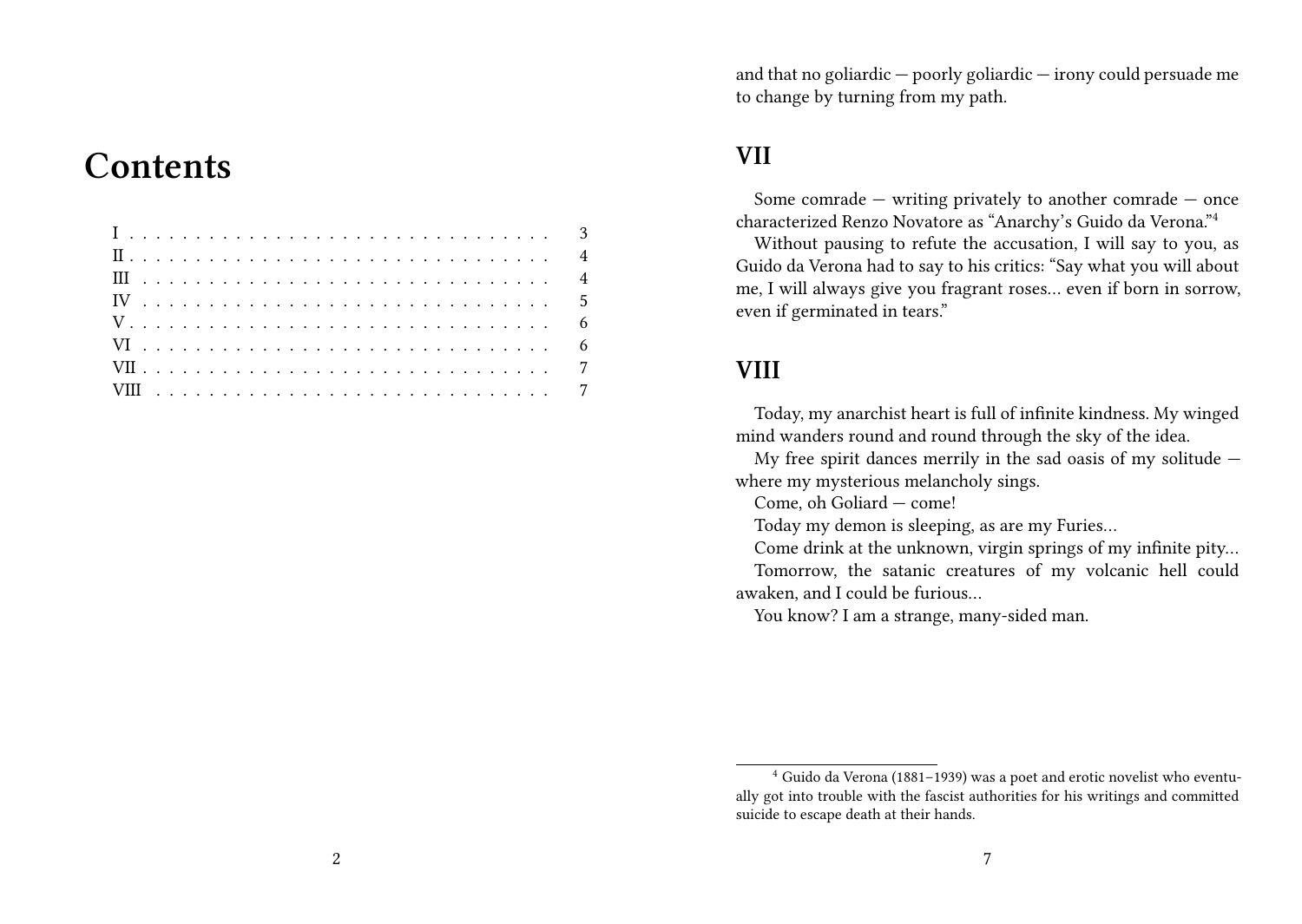Charles Baudelaire, the man who — "lucky for them" — "the workers don't know." The marvelous poet who, without the treasury of the U.A.I. in his pocket, was able to get intoxicated with the most exquisite  $-$  even though dangerous  $-$  deep, luminous, refined sensations. The singular genius whose "mysteriously half-opened lips seemed to guard sarcastic secrets." The strange, cursed, god-like poet who had no horror of bending down in the mud to humanely gather the Flowers of Evil and sublimate them through the tragic glow of his Art, so that he sang those "damned women" over the tremulous bow of his magical lyre.

"Oh virgins, oh demons, oh monsters, oh martyrs, great spirits, contemptuous of reality, thirsty the infinite, devotees and bacchantes, now full of howls and tears, you, who my spirit has followed into your hell, poor sisters, I love you as I sympathize with you, with your dark pain, with your unsatisfied thirst and the urns of love that fill your great hearts!"

### **VI**

And I too — like Baudelaire — on of the great dead ones whom I secretly love  $-1$  desired  $-$  in the columns of this paper of ours  $$ that is guilty of being called *Proletario* — to sing — humanely and anarchically  $-$  the tragedy, the tears, the laughter, the crying, the sorrow, the torment, the good, the evil, the sin and the hope of one of these women so that anarchists will know that, among us, not everyone is willing to throw mud and shit on those who, through an excessive thirst for the infinite, have fallen headlong into the abyss with their eyes fixed on the sky and their minds intoxicated by the stars.

And I have written this all with a pen that is my own, with a language that is my own, with a style that is original, that is my own, **To "the Goliard"<sup>1</sup> of** *Umanitá Nova<sup>2</sup>*

*"I strike you without anger or hatred, like a butcher, like Moses struck the rock!"*

— Charles Baudelaire

#### **I**

Oh, good "Goliard", come — come to me!

Come and listen to the sublime verses of my perverse, cursed lyre. Come and listen to the laughter of my melancholy…

What are you afraid of? What are you afraid of ?

Could you be afraid of the livid, yellow fires of my sulfurous hells?

Could you be afraid of the mysterious winds of my symbolic peaks?

Don't you understand me?

"Couldn't I be a false chord in the divine symphony, thanks to the consuming irony that shakes and bites me?"

But you, who are you?

Could you be some spectacled professor who still has old polemical-theoretical accounts to settle with me?

But let it go, oh Goliard, let go of ancient regrets and old torments that trouble your heart. Today is my spiritual Easter feast, my table is set…

So come  $-$  oh Goliard  $-$  to my table, drink and be quiet!

<sup>&</sup>lt;sup>1</sup> A Goliard was a wandering clerical student in medieval Europe disposed to conviviality, license, and the making of ribald and satirical Latin songs.

<sup>&</sup>lt;sup>2</sup> The paper of the Italian Anarchist Federation. I believe it is still being published and has generally followed a Malatestan line